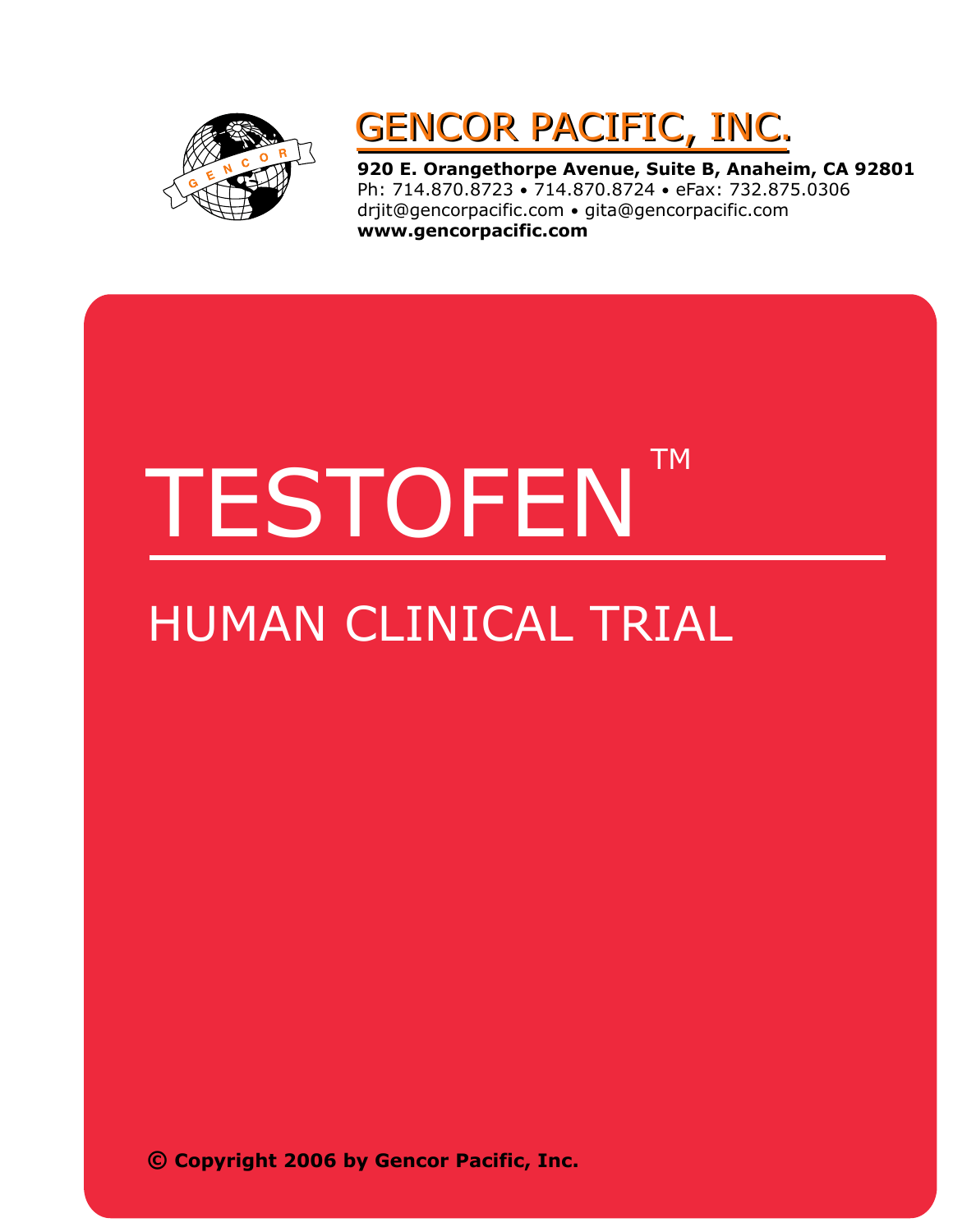Brief of the Study :

Total Participants : 60

Participants on Active ( TESTOFEN) : 30. 29 of them completed the study

Participants on Placebo : 30. 26 of them completed the study.

Dosage used : 600 mg of TESTOFEN per day, 300 mg in the morning and 300 mg in the evening.

Duration of study : 8 Weeks

Objective of the study:

To determine the effects of the ingestion of TESTOFEN on

- INCREASE IN LEVELS OF FREE TESTOSTERONE
- BODY COMPOSITION

**Participants :** Male aged 18-35 years, trained for resistance/power exercise, at least for a period of 1 month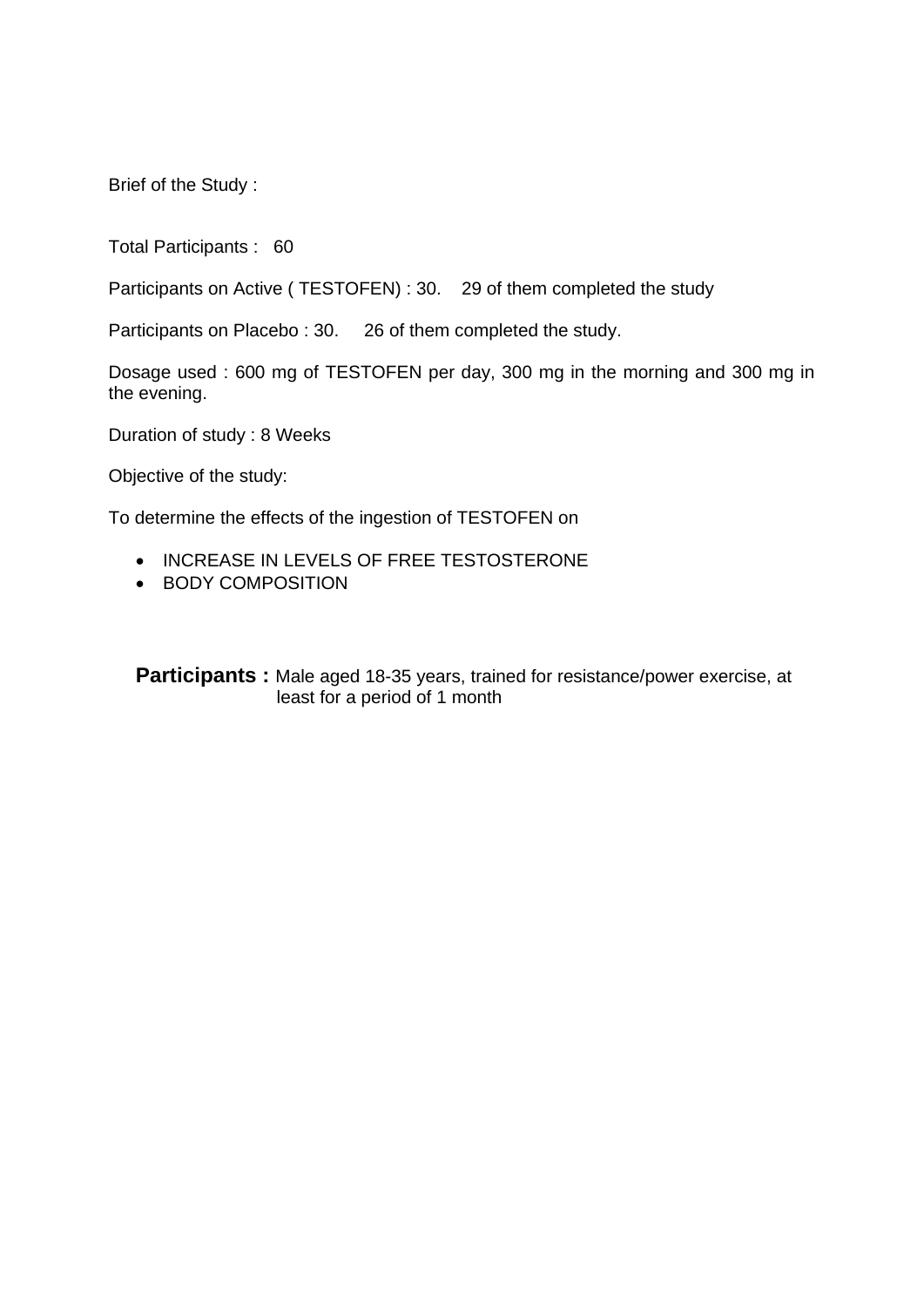#### **Background**

Physical fitness and use of various therapies for it is discussed very often these days. To attain it, daily physical exercise is a must, which helps to build good muscle strength and endurance. If the routine exercise regime is supported with some dietary supplements, it improves the muscle strength and endurance to a greater extent.

Fenugreek contains the steroidal saponins, sapogenins and furostanol saponins , which are important precursors for the synthesis of a number of sex hormones. Animal studies indicate that fenugreek increases free testosterone secretion in the body. Increased testosterone levels can lead to improved body composition (increased lean body mass, enhanced muscles, diminished visceral fat), mood and cognition.

TESTOFEN is a product containing fenugreek seed extract as an active ingredient.

Animal studies conducted in rats have established safety and efficacy of TESTOFEN.

Increase in the weight of the seminal vesicles, ventral prostrate and musculus levator ani was observed with the use of TESTOFEN. Increase in the weight of the seminal vesicles and ventral prostrate indicates androgenic activity whereas increase in the weight of musculus levator ani indicates anabolic activity.

TESTOFEN was well tolerated by animals.

Efficacy and safety of fenugreek in human beings is established in conditions like diabetes and dyslipidemias by various clinical trials.

#### **Formulation of TESTOFEN**

Fenugreek seed was ground into a powder and was extracted using hydro-alcohol and a proprietary process of extraction. Thereafter, it was spray dried into a powder. Each Capsule contained 300-mg of TESTOFEN- fenugreek seed extract.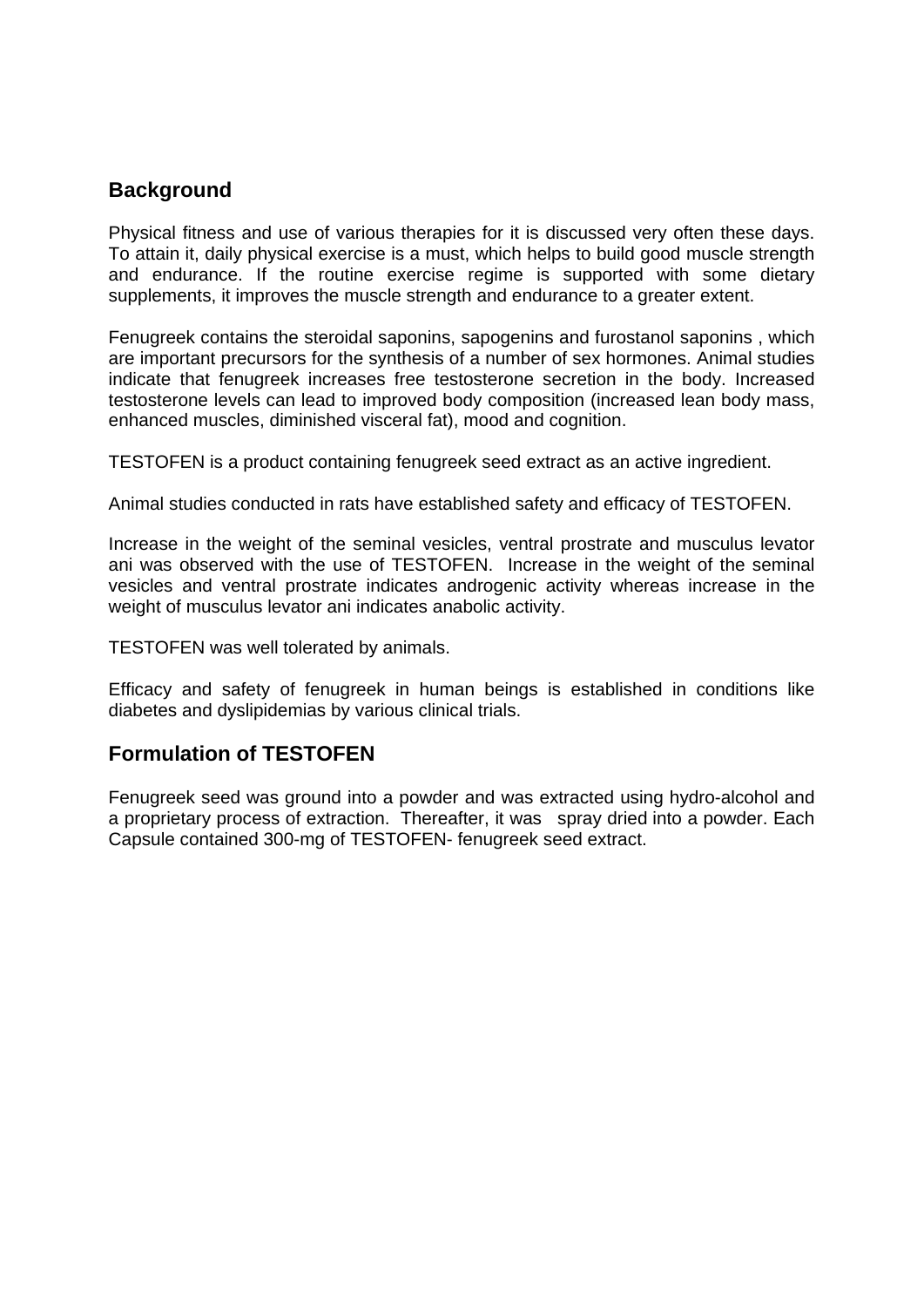#### **Objectives of the trial**

This trial is designed to explore the efficacy and safety of TESTOFEN in healthy male volunteers doing regular resistance exercise. Primary objectives of the study were to determine the effects of TESTOFEN on free testosterone and body composition during eight weeks of resistance exercise and to evaluate safety of TESTOFEN.

#### **Method for evaluation**

Thirty subjects with following inclusion and exclusion criteria received TESTOFEN.

#### **Inclusion criteria**

Subjects to be enrolled in the trial have to meet ALL of the following criteria:

- Written informed consent from the subject.
- Male aged 18-35 years inclusive.
- Normal health status on the basis of clinical examination
- Normal health status on the basis of laboratory examination
- Trained for resistance/power exercise, at least for a period of 1 month

#### **Exclusion criteria**

Subjects will be excluded for ANY ONE of the following reasons:

- Subjects with any condition which in the opinion of the investigator makes the subject unsuitable for inclusion.
- Subject has an elevated resting heart rate (>100 bpm) or blood pressure (SBP ≥140 or DBP  $\geq$ 90 mm Hg).
- Subject has a history of medical or surgical events that may affect the study outcome or place the subject at risk, including cardiovascular disease, gastrointestinal problems, metabolic, renal, hepatic, neurological or active musculoskeletal disorders.
- Subject has a history of orthopedic injury or surgery within the last year.
- Known hypersensitivity to herbal drugs/nutritional supplement/ foods
- Subjects who is consuming/ has received any performance enhancing therapy during last 2 months
- Subjects undergoing any weight loss or diet plan during the trial period
- Chronic alcoholics
- Drug abusers
- Participation in any other clinical trial during last 30 days
- Simultaneous participation in another clinical trial.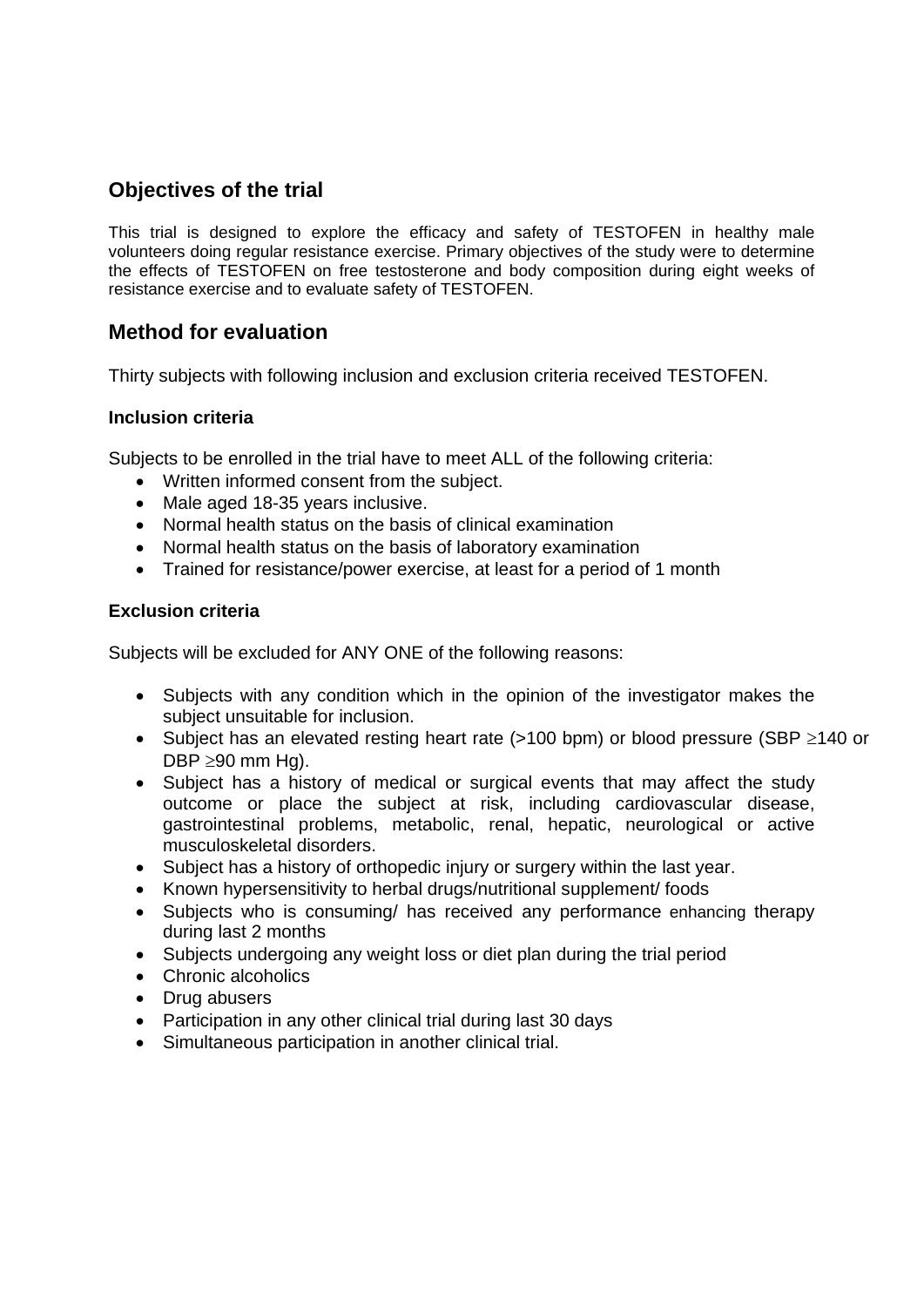#### **Dosage :**

Eligible subjects consumed 2 capsules of TESTOFEN, one in the morning and one in the evening, for 8 weeks. Each Capsule contained 300-mg of fenugreek seed extract. . Subjects were evaluated 3 times during the trial period (Visit 1: Day –3 to -1, Visit 2:day 0, Visit 3:day 56).

Subjects did not take any performance enhancing therapy during the trial period and 2 months before starting the trial.

#### **Results**

Out of 30 enrolled subjects on active group, one discontinued the study and was not included in analysis. Out of 30 subjects in the placebo group, four discontinued the study and were not included in the analysis. The mean age of the subjects was 23.21 years and average height was 165.52 cm.

#### **Body weight : NO CHANGE in body weight and BMI**

| Pre-treatment body weight (kg)  | 64.93 |
|---------------------------------|-------|
| Post treatment body weight (kg) | 64.90 |

There was no significant change in the body weight after 8-week consumption of fenugreek extract. BMI remained same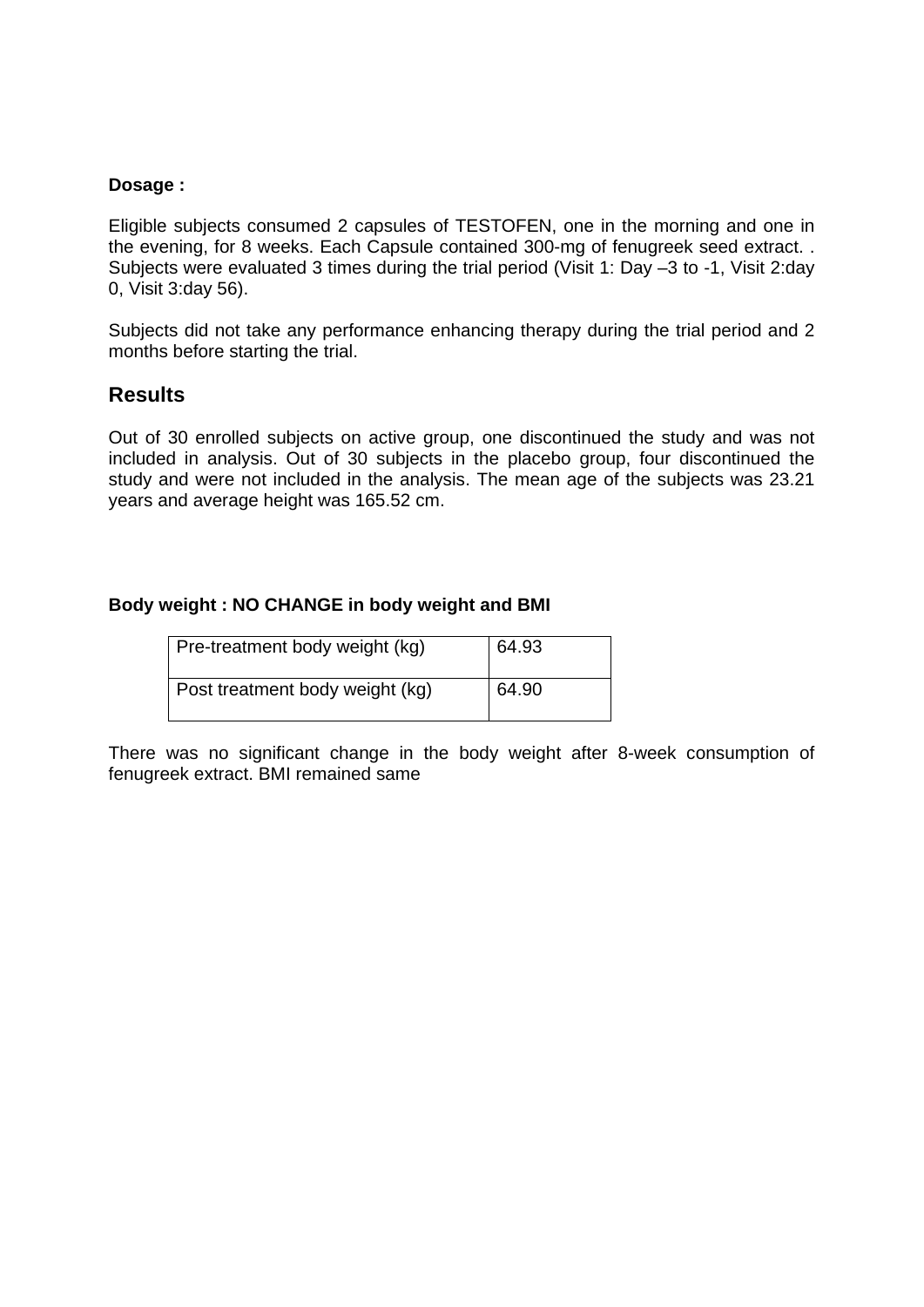**The study has shown improvement in following parameters after 8-week consumption of TESTOFEN TM.** 

#### **1.] Free Testosterone**

Free Testosterone levels in serum were estimated before and after 8-week consumption of TESTOFEN.

| <b>Results</b>             | Free testosterone pg/ml |
|----------------------------|-------------------------|
| <b>Pretreatment levels</b> | 17.76                   |
| Post treatment levels      | 35.29                   |
| <b>Total Increase</b>      | 17.55                   |
| % of Increase              | 98.81 %                 |
|                            |                         |

#### **Free testosterone levels before and after treatment (pg/ml) :**

Rise in free testosterone produced by TESTOFEN was quite significant. The results clearly indicate that TESTOFEN has positive effects on the biologically active free testosterone secretion.

The increase in Free Testosterone levels in active group of participants was 100% more than the increase of Free Testosterone Levels in the placebo group.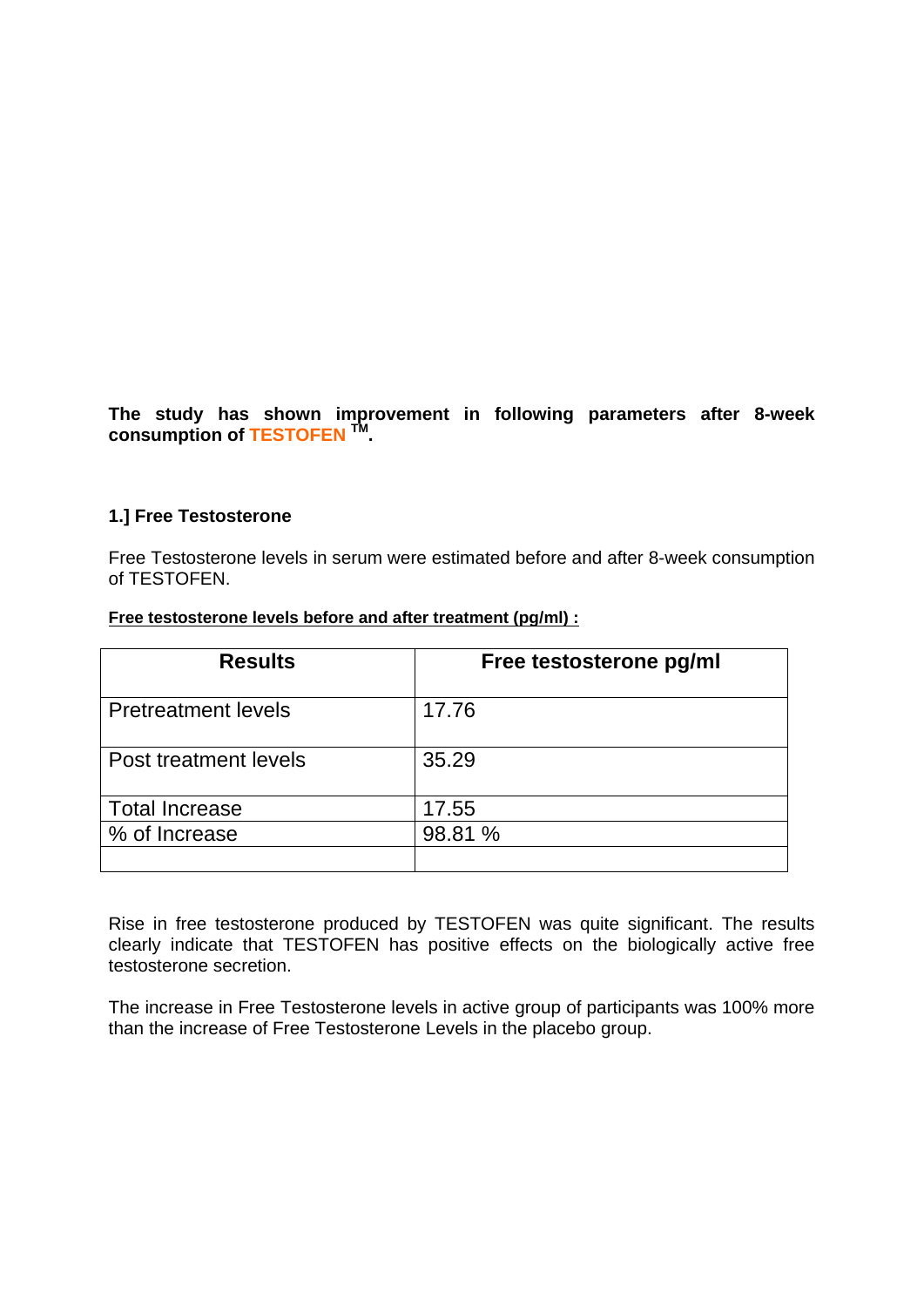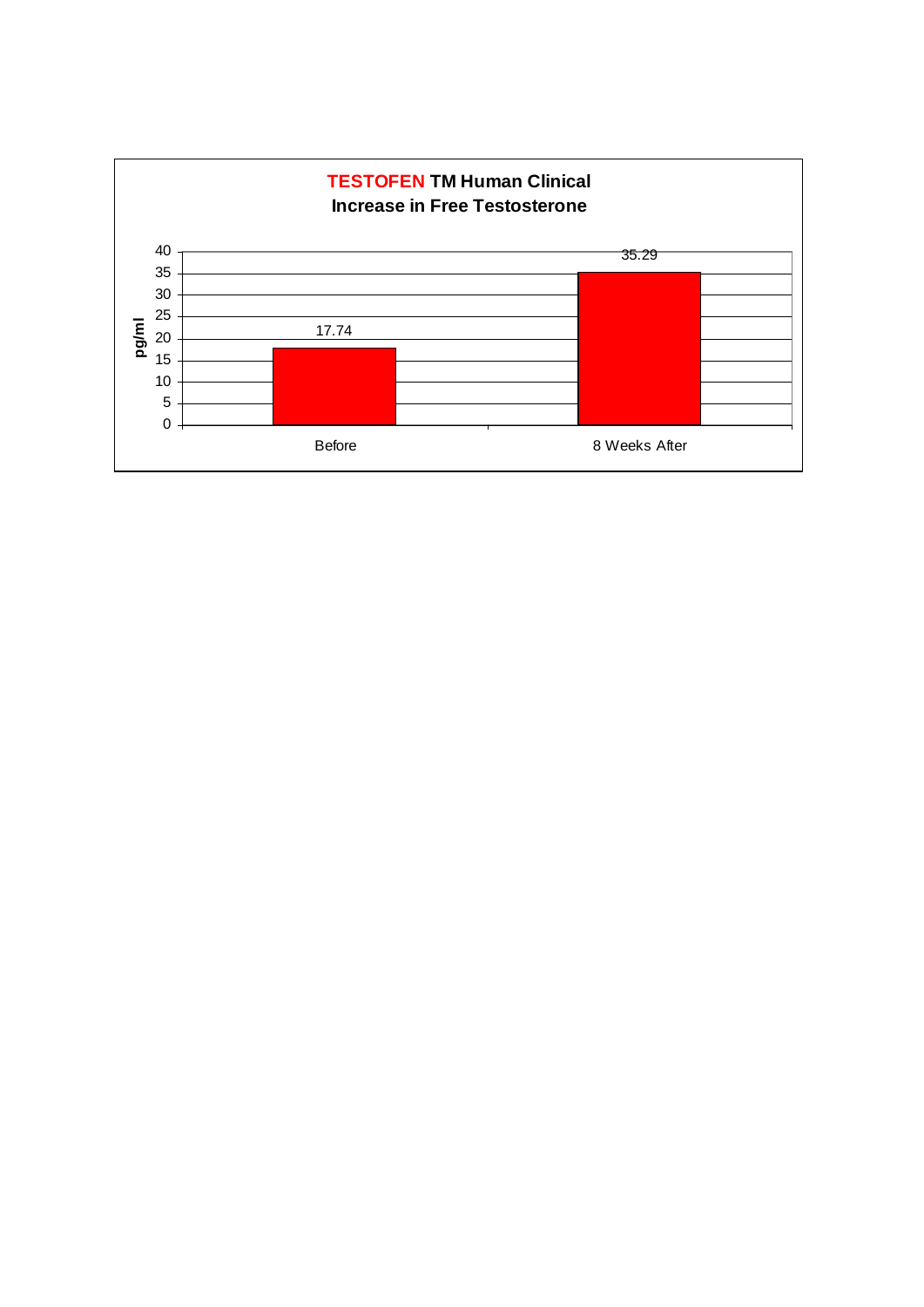#### **2.] Body Composition :**

Skin fold thickness was measured at the triceps and thighs before and after administration of TESTOFEN.

|                                         | <b>Triceps</b> | <b>Thigh</b> |
|-----------------------------------------|----------------|--------------|
| Pretreatment skin fold thickness (mm)   | 7.48           | 9.83         |
| Post treatment skin fold thickness (mm) | 5.97           | 8.39         |
| <b>Reduction in Skin Fold</b>           | 1.51           | 1.44         |
| % of Reduction                          | 20.18 %        | 14.64 %      |
|                                         |                |              |



Reduction in skin fold thickness after 8-week consumption of TESTOFEN was significant in the thigh and biceps regions. It clearly indicates the favorable impact of TESTOFEN on skin fold thickness. In spite of reduction in skin fold thickness there was no reduction in body weight. Reduction in skin fold thickness indicates a direct reduction in body fat. This confirms that the loss of weight by decrease in skin fold thickness is compensated by increase in muscle mass. The placebo group did not show significant reductions compared to active.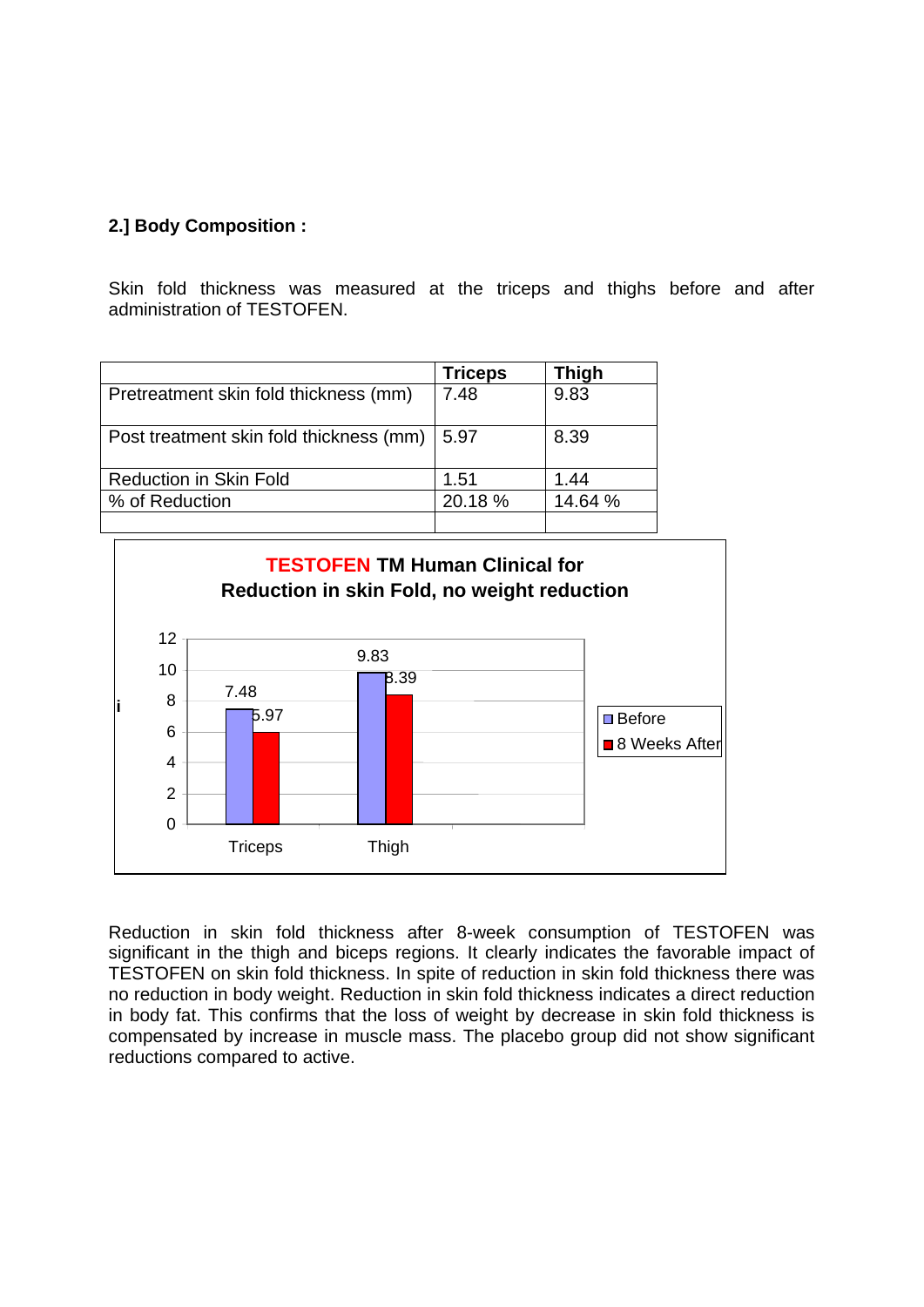#### **3.] Blood Urea Nitrogen - Proves Reduction in Protein Catabolism**

Blood Urea Nitrogen assessment of all subjects was done before and after the treatment.

| <b>Results</b>                   | <b>BUN mg/dl</b> |
|----------------------------------|------------------|
| <b>Pretreatment levels</b>       | 28.28            |
| Post treatment levels            | 25.62            |
| Reduction in Blood Urea Nitrogen | $-2.66$          |
| % of Reduction                   | 9.40%            |

Blood Urea nitrogen levels were significantly reduced after 8-week consumption of TESTOFEN. This reflects reduction in protein catabolism. This parameter confirms muscle mass build up during the study while skin fold decrease took place. The BUN levels of the placebo group were unchanged.